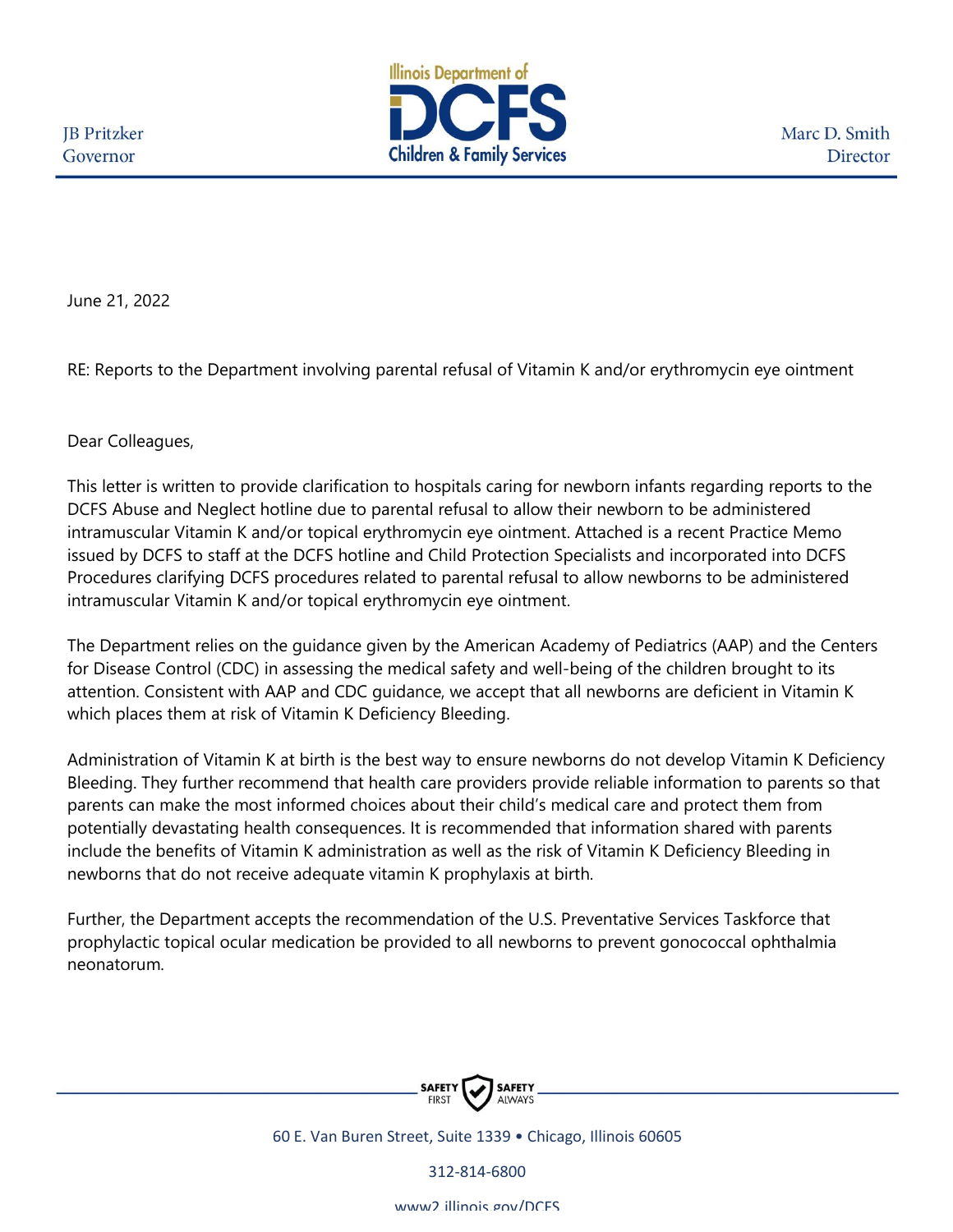## **However, refusal by a parent to allow administration of Vitamin K and/or the application of erythromycin eye ointment to their newborn, in and of itself, does not meet criteria to be accepted as a report of Allegation of Harm #79, Medical Neglect.**

DCFS encourages healthcare providers to educate parents during the prenatal as well as perinatal period about the importance and safety of Vitamin K administration and erythromycin eye ointment at birth, as well as the risks of Vitamin K Deficient Bleeding and gonococcal ophthalmia neonatorum. Clear education from a trusted medical professional is the most effective means to ensure parental acceptance of these important medical interventions for their babies.

Information for mandated reporters can also be found in the [Manual](https://www2.illinois.gov/dcfs/safekids/reporting/Documents/cfs_1050-21_mandated_reporter_manual.pdf) for [Mandated Reporters.](https://www2.illinois.gov/dcfs/safekids/reporting/Pages/index.aspx)

Sincerely,

Motork Clarom

Margaret Scotellaro, MD Medical Director, Illinois Department of Children and Family Services 60 E. Van Buren, Suite 1339 Chicago, IL 60601 margaret.scotellaro@illinois.gov

Attachment: June 6, 2022 Practice Memo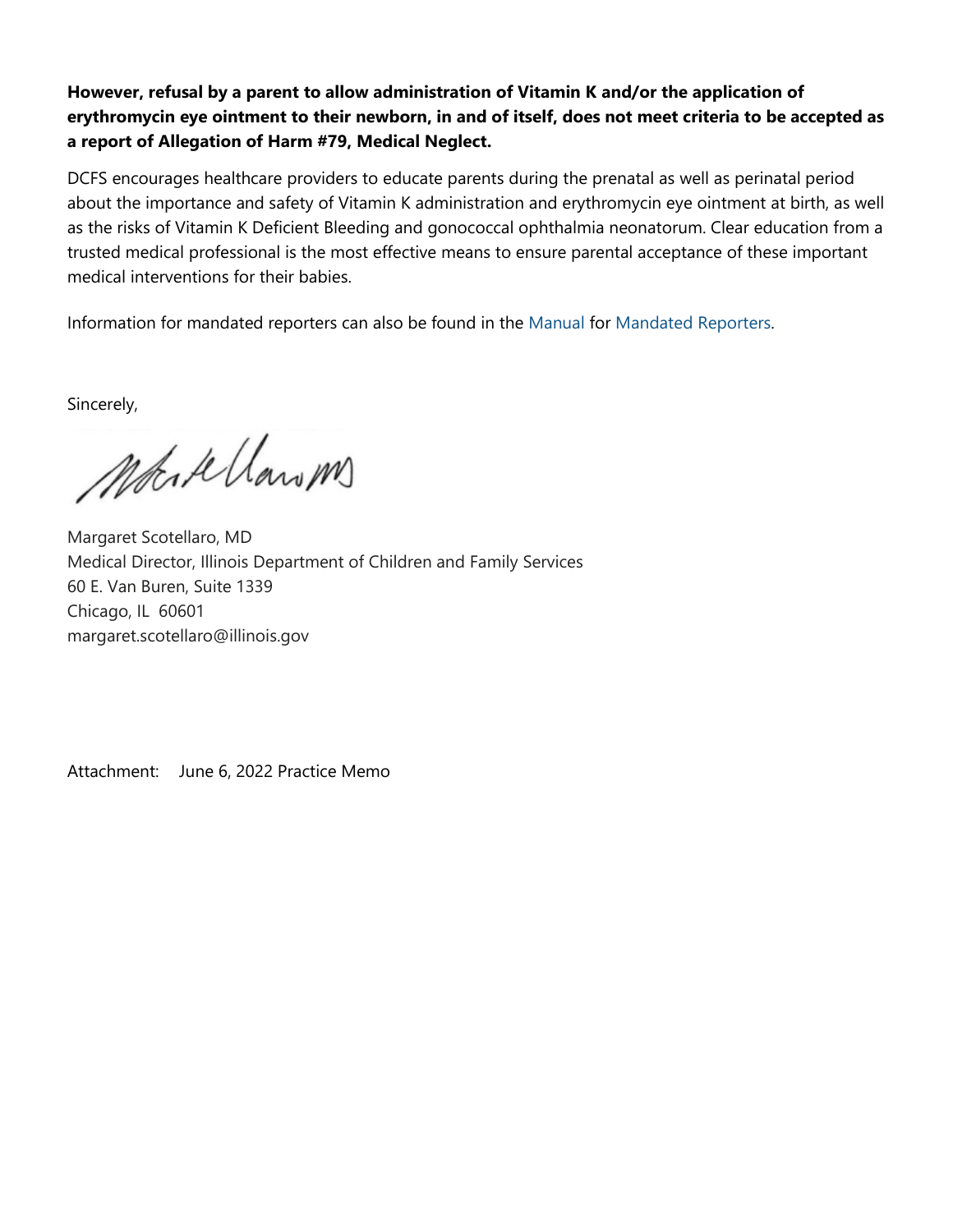

**Marc D. Smith Director**

**JB Pritzker Governor**

**DATE:** June 6, 2022

## **TO:** Child Welfare Specialists at the State Central Registry and Child Protection Specialists

- **FROM:** Tierney Stutz, Chief Deputy Director, Division of Child Protection and State Central Registry
- **RE:** Reports to the Department involving refusal to provide Vitamin K shot and/or erythromycin eye ointment to Infants

This memo provides clarification for *Child Welfare Specialists* working at the Child Abuse/Neglect Hotline regarding how to assess information from a reporter who states that a parent/caregiver has refused to allow their newborn to be administered a dose of Vitamin K and/or erythromycin eye ointment.

This memo also provides clarification for *Child Protection Specialists* receiving assignment of an investigation involving a parent/caregiver who has refused to allow their newborn to be administered a dose of Vitamin K and/or erythromycin eye ointment.

The Department relies on the guidance given by the American Academy of Pediatrics (AAP), the Centers for Disease Control (CDC), other established organizations, such as the U.S. Preventive Services Task Force (UPSTF) and the DCFS Medical Director in assessing the medical safety and well-being of the children brought to our attention.

Consistent with AAP and CDC guidance, DCFS accepts that all newborns are deficient in Vitamin K which places them at risk of Vitamin K deficiency bleeding. Administration of Vitamin K at birth is the best way to ensure newborns do not develop Vitamin K deficiency bleeding. Both organizations further recommend that health care providers provide reliable information to parents so that parents can make the most informed choices about their child's medical care and protect them from potentially devastating health consequences. The recommended information shared with parents includes the benefits of Vitamin K and the risk of Vitamin K deficiency bleeding in newborns that do not receive adequate Vitamin K prophylaxis at birth.

The UPSTF recommends the provision of an antibiotic eye ointment to prevent gonococcal eye infections.

**Refusal by a parent(s) to allow administration of Vitamin K and/or erythromycin eye ointment to their newborn infant, in and of itself, does not meet criteria to be accepted as a report of Allegation of Harm #79, Medical Neglect.**